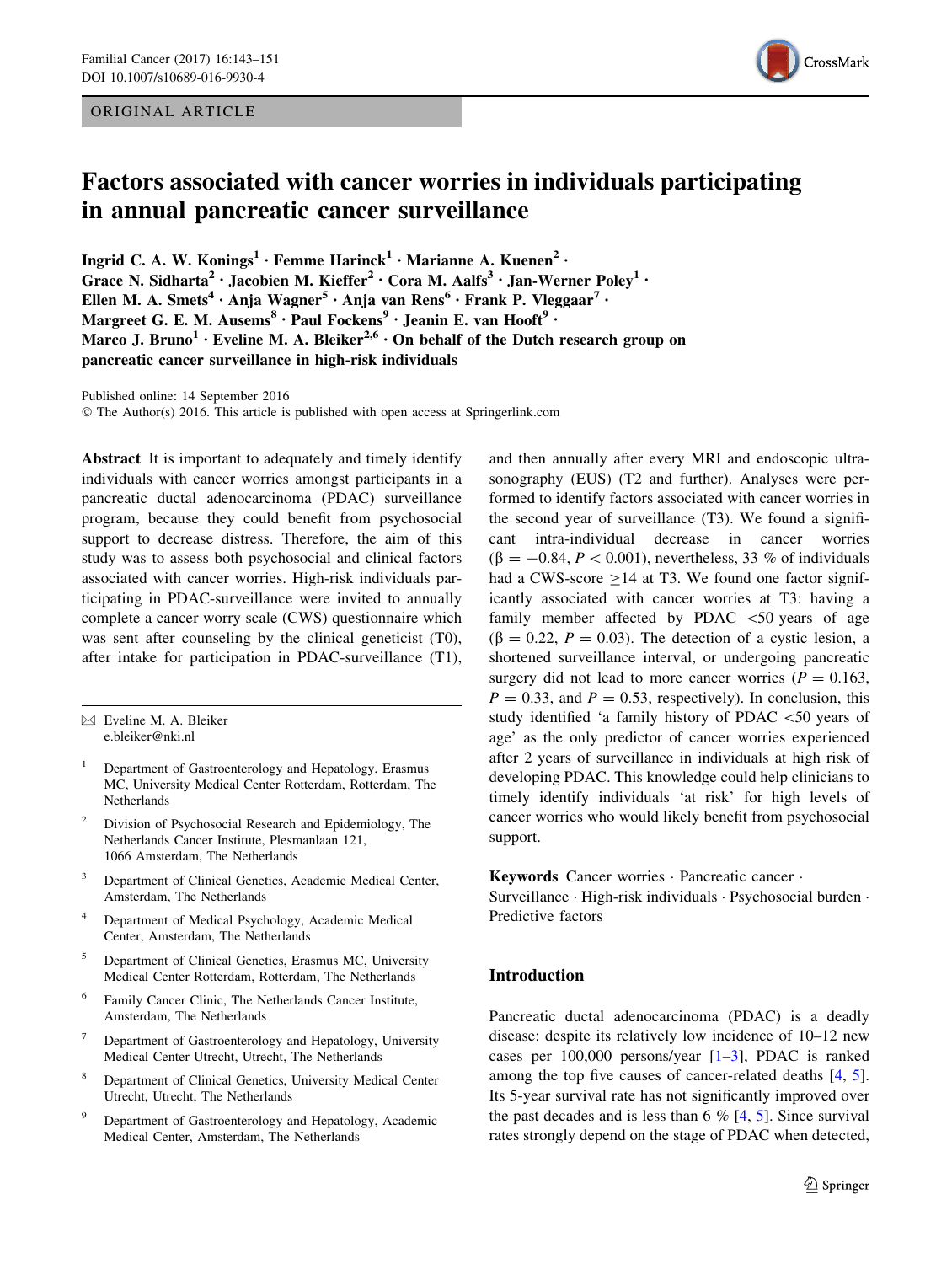there is globally an increasing interest in surveillance to detect PDAC or its precursor high-grade dysplastic lesions at an early stage. Although screening of the entire population for PDAC is unlikely to be feasible because of the lack of a non-invasive, reliable and affordable surveillance tool, surveillance of well-defined high-risk groups for PDAC might be effective.

Two specific groups of individuals are considered to be at high risk of developing PDAC: (1) mutation carriers of hereditary syndromes that increase the risk of developing PDAC (i.e. carriers of mutations in the CDKN2A, BRCA1, BRCA2 or TP53 gene, and individuals with Peutz–Jeghers or Lynch syndrome), and (2) individuals without a known gene mutation but who have a strong family history of PDAC [familial pancreatic cancer (FPC)]. In these individuals, the risk of developing PDAC can be up to 75-fold higher than in the general population  $[6-13]$ .

Over the past decades, multiple studies into the effectiveness of surveillance for PDAC in high-risk individuals have been performed  $[14–25]$  $[14–25]$  $[14–25]$ . Importantly, however, when assessing the effectiveness of a surveillance program, one should also take into account the psychological aspects of repeated participation in such a surveillance program. We previously reported that repeated participation in annual surveillance imposed low psychological burden on individuals at high risk for PDAC. However, we did find that a third of the participants had moderate to high cancer worries [[26\]](#page-8-0).

As individuals with high levels of cancer worries might benefit from psychosocial support to decrease the levels of psychological distress, it could be essential to adequately and timely identify these individuals. Therefore, the aim of this study was (1) to evaluate the course of cancer worries over a 2-year period of PDAC-surveillance (2) to identify psychosocial factors associated with cancer worries, and (3) to assess the impact of pancreatic cystic lesion detection, a recommended shortened surveillance interval, and undergoing pancreatic surgery on cancer worries in highrisk individuals participating in annual PDAC-surveillance.

## Methods

#### **Participants**

All participants of an ongoing Dutch pancreatic cancer surveillance study (FPC-study) were invited to participate in a psychological questionnaire study as previously described [[26\]](#page-8-0). The FPC-study is an ongoing multicenter prospective study investigating the effectiveness of PDACsurveillance in high-risk individuals. Eligible for inclusion in this study are asymptomatic individuals with an estimated familial or hereditary life-time risk of developing

PDAC  $>10\%$  (see inclusion criteria in Table [1\)](#page-2-0). The minimal age for inclusion between 2008 and 2013 was 45 years of age (or 30 years in case of Peutz–Jeghers syndrome) or 10 years younger than the age of the youngest relative with PDAC, whichever age occurred first. Since 2013, the minimal age for inclusion is 50 or 10 years younger than the age of the youngest relative with PDAC. Surveillance ends at the age of 75. All potential candidates are evaluated by a clinical geneticist prior to inclusion. They are informed that the effectiveness of PDAC surveillance in reducing morbidity and mortality is not yet proven.

#### Clinical study procedures

The clinical study procedures were previously extensively described [\[25](#page-8-0)]. In summary, annual surveillance of the pancreas is performed using endoscopic ultrasonography (EUS), carried out by experienced endosonographers, and magnetic resonance imaging (MRI) with intravenous administration of gadobutrol. EUS is performed under conscious (midazolam/fentanyl) or propofol sedation. Some participants undergo surveillance with only MRI or EUS (see Table [2\)](#page-3-0) due to contra-indications for either modality (for example claustrophobia, pacemaker or discomfort during initial EUS). Follow-up policy is based on the agreement of an expert panel consisting of endosonographists, surgeons, radiologists and pathologists and is as follows:

- 1. Annual surveillance when either no pancreatic abnormalities or cystic lesions <10 mm are detected;
- 2. Interval surveillance after 6 months when a novel cystic lesion is detected with a diameter of 10–30 mm without worrisome features;
- 3. Interval surveillance after 3 months when a lesion of unknown significance is detected for which there is no unanimous opinion amongst members of the expert panel;
- 4. Surgical resection in case of 1. a solid lesion which is considered suspicious for malignancy, 2. a cystic lesion  $\geq 30$  mm, 3. a cystic lesion with worrisome features (thickened/enhanced cyst wall and/or mural nodules), or 4. a main branch intraductal papillary mucinous neoplasm (IPMN, main pancreatic duct  $>10$  mm).

### Questionnaire study

All participants of the ongoing PDAC-surveillance study are invited to participate in the ongoing prospective multicenter psychological questionnaire study. Participants receive a first questionnaire on sociodemographic data after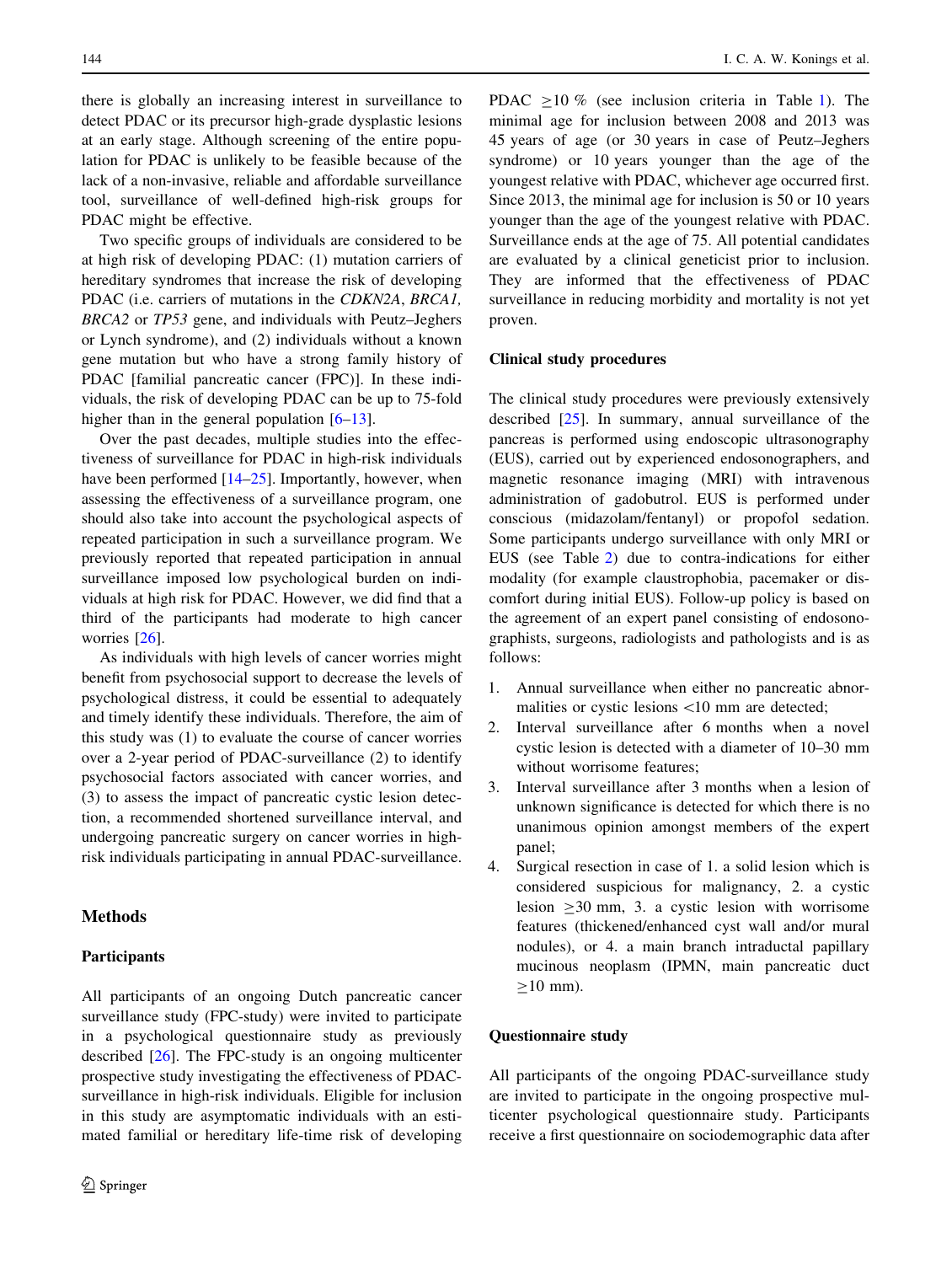<span id="page-2-0"></span>Table 1 Inclusion criteria for the pancreatic cancer surveillance study

Carriers of CDKN2A gene mutations, regardless of the family history of PDAC

Peutz–Jeghers syndrome patients (diagnosis based on a proven LKB1/STK11 gene mutation or clinical signs), regardless of the family history of PDAC

Carriers of gene mutations in BRCA1, BRCA2, TP53, or Mismatch Repair genes with a family history of PDAC in  $\geq$ 2 family members

Individuals with  $\geq$ 2 relatives affected by pancreatic cancer who were related in the first degree to each other, of which at least one was related in the first-degree to the eligible individual

Individuals with  $\geq$ 3 relatives affected by pancreatic cancer who were related in the first or second degree to each other, of which at least one was related in the first-degree to the eligible individual

Individuals with  $\geq$  relatives affected by pancreatic cancer who were related in the second degree to each other, of which at least one was related in the first-degree to the eligible individual and at least one was aged under 50 years at time of diagnosis

PDAC pancreatic ductal adenocarcinoma

their counseling session with the clinical geneticist (T0), a second questionnaire after explanation of the study procedures by the gastroenterologist (T1), and then annually after receiving their surveillance results (T2 and further), see also Fig. [1.](#page-4-0) Because this questionnaire study was added after the first inclusion period of the original clinical study protocol, some participants had already had their first investigations and therefore started their questionnaires at  $T2$ .

All measurements used in the questionnaires were previously described [\[26](#page-8-0)]. We report here the results of the cancer-related worries as assessed with the eight-item cancer worry scale (CWS) [\[27](#page-8-0), [28](#page-8-0)]. The items of the CWS are shown in Table [3.](#page-5-0) The total CWS-score ranges from 8 to 32, with higher scores indicating more frequent worries about cancer. There is no clear cut-off point for the CWSscore, nevertheless, a score  $>14$  could be indicative of moderate to high levels of cancer worries [\[29](#page-8-0)]. The Cronbach's alpha, a measure of internal consistency with values  $>0.70$  being considered acceptable, was high for the CWS in the current sample at T3  $(0.86, n = 121)$ .

The ethical committee of all participating centers approved the study protocol and the study was conducted in accordance with the declaration of Helsinki. All participants gave written informed consent prior to the performance of any study-related investigations.

#### Statistical analyses

Questionnaires were analyzed using descriptive statistics. Intra-individual change in cancer worries over time was assessed with a mixed-effect model (growth curve model) with a maximum likelihood estimator and unstructured covariance matrix. Univariate and multivariate regression analyses were performed to identify sociodemographic factors from the questionnaires T0, T1 and/or T2 that were associated with cancer worries at the second year of follow-up (T3). For these analyses, we selected all participants who returned the T3 questionnaire as well as at least a T0, T1 or T2 questionnaire. To analyze the impact on cancer worries of the detection of a pancreatic cystic lesion, a recommended shortened surveillance interval, and undergoing pancreatic surgery, we selected all participants who returned the questionnaire in the year of the event (i.e. the detection of a cyst and/or an advised shortened surveillance interval and/or undergoing pancreatic surgery; the questionnaire was sent after participants had received their surveillance results) and who returned the questionnaire 1 year before and/or 1 year after the event. A pairedsamples T test was performed for these analyses. In all analyses, a  $P$  value  $\leq 0.05$  was considered statistically significant. All analyses were conducted using the statistical package for the social sciences (version 21, SPSS Institute, Chicago, IL).

#### Results

#### Participants' characteristics

In March 2015, 166 individuals participated in the questionnaire study. Baseline characteristics of all individuals are summarized in Table [2](#page-3-0). Mean age of all 166 participants at inclusion in the clinical study was 51 years, of whom 47 (28 %) were treated for cancer (predominantly for melanoma or breast cancer) prior to inclusion in the study.

## Cancer worries

The scores per item on the CWS-questionnaires are shown in Table [3](#page-5-0). The mean CWS-score was 14 at T0, 14 at T1, 13 at T2, and 12 at T3; the overall average CWS-score was 13. We found a significant intra-individual decrease in the CWS-score over time ( $\beta = -0.84, P < 0.001$ ). Thirty-nine individuals (33 %) had a CWS-score  $\geq$ 14 in the second year of follow-up (T3), this was 51, 52 and 43 % at T0, T1 and T2, respectively.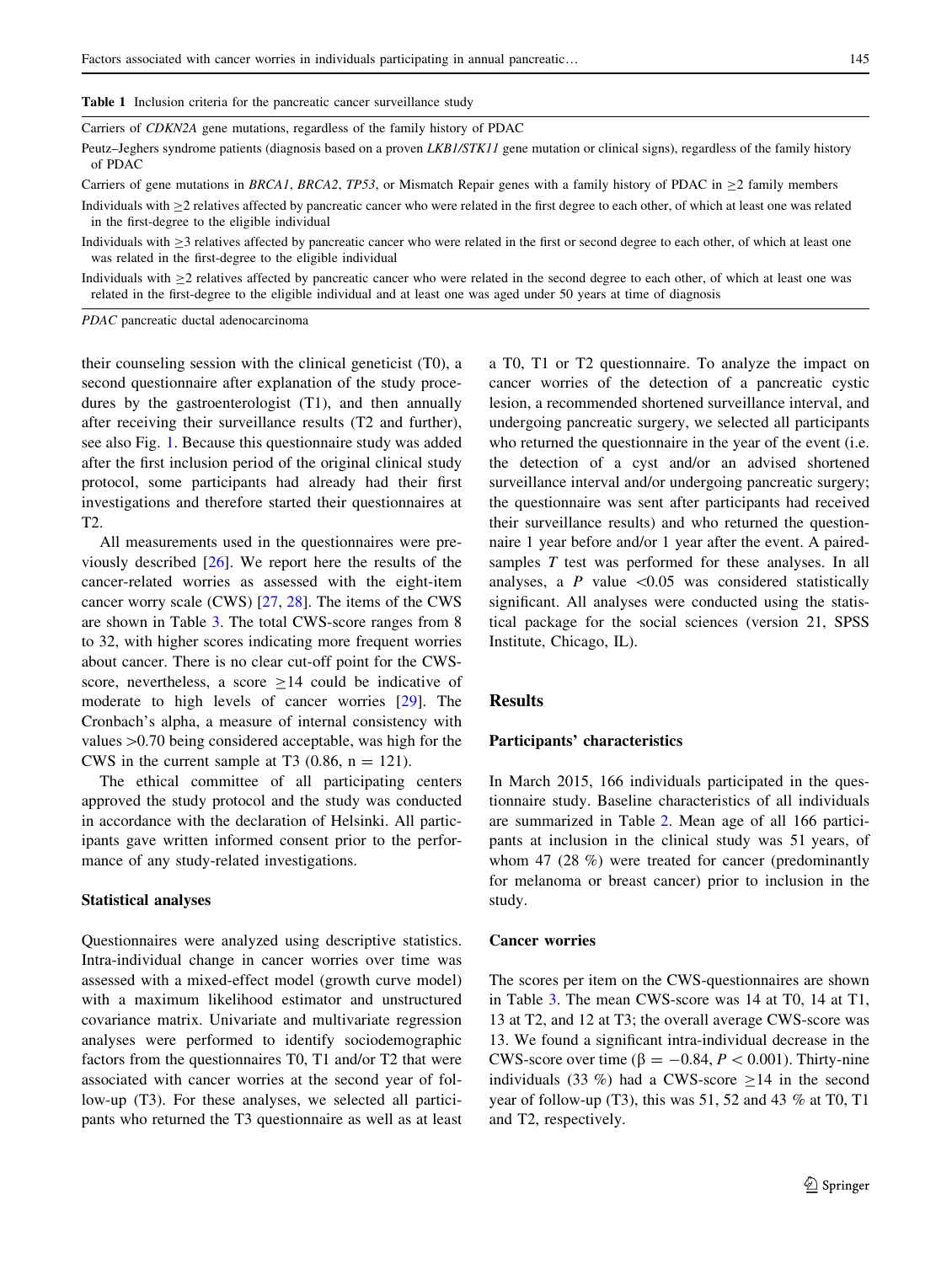### <span id="page-3-0"></span>Table 2 Baseline characteristics of study participants

|                                                              | All individuals<br>$(n = 166) N$ (%) | Individuals with the T0,<br>T1 and/or T2 AND the T3<br>questionnaire (n = 117) N $(\%)$ | Individuals without the T0,<br>T1 and/or T2 NOR the T3<br>questionnaire (n = 49) N $(\%)$ | P value<br>$(n = 117)$<br>vs. $n = 49$ |
|--------------------------------------------------------------|--------------------------------------|-----------------------------------------------------------------------------------------|-------------------------------------------------------------------------------------------|----------------------------------------|
| Age at inclusion, mean (range, SD)                           | 51 (19-73, 9.7)                      | $51(19-73, 9.5)$                                                                        | 51 (30-72, 10.3)                                                                          | 0.894                                  |
| Gender, male                                                 | 68 (41 %)                            | 50 $(43\%)$                                                                             | 18 $(37%)$                                                                                | 0.473                                  |
| Genetic background                                           |                                      |                                                                                         |                                                                                           |                                        |
| Familial pancreatic cancer (FPC)                             | 84 (51 %)                            | 60 $(51\%)$                                                                             | 24 (49 %)                                                                                 |                                        |
| CDKN2A (FAMMM syndrome)                                      | 44 (27 %)                            | 32 $(27%)$                                                                              | 12 $(25 \%)$                                                                              |                                        |
| BRCA1 (HBOC)                                                 | $2(1\%)$                             | 2(2%)                                                                                   | $0(0\%)$                                                                                  |                                        |
| BRCA2 (HBOC)                                                 | 25(15%)                              | 17 $(15 \%)$                                                                            | 8(16%)                                                                                    |                                        |
| LKB1 (Peutz-Jeghers syndrome)                                | 7 $(4 \%)$                           | 4 $(3 \%)$                                                                              | 3 (6 $%$ )                                                                                |                                        |
| TP53 (Li Fraumeni syndrome)                                  | 4 $(2 \% )$                          | $2(2\%)$                                                                                | 2(4%)                                                                                     | 0.783                                  |
| Number of PDAC cases in the<br>family, mean (range, SD)      | $2(0-7, 1.2)$                        | $2(0-7, 1.2)$                                                                           | $2(0-5, 1.2)$                                                                             | 0.202                                  |
| Youngest family member affected<br>by PDAC, mean (range, SD) | 51 (21–89, 11.4)                     | $51(21-89, 11.4)$                                                                       | 53 (40-80, 11.4)                                                                          | 0.357                                  |
| Children                                                     |                                      |                                                                                         |                                                                                           |                                        |
| Yes                                                          | 136 $(82\%)$                         | 104 (89 %)                                                                              | 32 $(65 \%)$                                                                              |                                        |
| N <sub>o</sub>                                               | 20 (12 %)                            | 11 $(9 \%)$                                                                             | 9(18%)                                                                                    |                                        |
| No data                                                      | 10 $(6 \%)$                          | $2(2\%)$                                                                                | $8(16\%)$                                                                                 | 0.042                                  |
| Marital status                                               |                                      |                                                                                         |                                                                                           |                                        |
| Married/co-habiting/LAT<br>relationship                      | 129 $(78%)$                          | 98 (84 %)                                                                               | 31 $(63%)$                                                                                |                                        |
| Single/divorced/widowed                                      | 19 $(11 \%)$                         | 11 $(9 \%)$                                                                             | 8(16%)                                                                                    |                                        |
| No data                                                      | 18 $(11\%)$                          | 8(7%)                                                                                   | 10 $(20\%$                                                                                | 0.095                                  |
| Level of education                                           |                                      |                                                                                         |                                                                                           |                                        |
| Primary school                                               | $3(2\%)$                             | 3(3%)                                                                                   | $0(0\%)$                                                                                  |                                        |
| High school                                                  | 39 $(24\%)$                          | 27 $(23 \%)$                                                                            | 12 $(25 \%)$                                                                              |                                        |
| College/university                                           | 115 (69 %)                           | 85 (73 %)                                                                               | 30 $(61\%)$                                                                               |                                        |
| No data                                                      | 9(5%)                                | $2(2\%)$                                                                                | 7 $(14 \%)$                                                                               | 0.486                                  |
| Smoking behavior                                             |                                      |                                                                                         |                                                                                           |                                        |
| Never smoker                                                 | 85 (51 %)                            | 60 $(51\%)$                                                                             | 25(51%)                                                                                   |                                        |
| Current or past smoker                                       | 67 $(40\%)$                          | 50 (43 $%$ )                                                                            | 17 $(35 \%)$                                                                              |                                        |
| No data                                                      | 14 (8 $%$ )                          | 7 (6 $%$ )                                                                              | 7 $(14 \%)$                                                                               | 0.580                                  |
| Alcohol consuming                                            |                                      |                                                                                         |                                                                                           |                                        |
| Never consumer                                               | 37 $(22 \%)$                         | 30 $(26 \%)$                                                                            | 7(14%)                                                                                    |                                        |
| Current or past consumer                                     | 114 (69 %)                           | 81 $(69\%)$                                                                             | 33 (67 %)                                                                                 |                                        |
| No data                                                      | 15 $(9 \%)$                          | 6(5%)                                                                                   | 9(18%)                                                                                    | 0.230                                  |
| Ever treated for cancer                                      |                                      |                                                                                         |                                                                                           |                                        |
| Any type of cancer                                           | 47 (28 %)                            | 35 (30 %)                                                                               | 12 $(25 \%)$                                                                              |                                        |
| Melanoma                                                     | 28 (17 %)                            | 20(17%)                                                                                 | 8 $(16 \%)$                                                                               |                                        |
| Breast cancer                                                | 13 $(8 \%)$                          | 10 $(9 \%)$                                                                             | 3 $(6 \%)$                                                                                |                                        |
| Other                                                        | 10 $(6 \%)$                          | 9(8%)                                                                                   | $1(2\%)$                                                                                  | 0.479                                  |
| Surveillance with                                            |                                      |                                                                                         |                                                                                           |                                        |
| EUS & MRI                                                    | 159 (96 %)                           | 112 (96 %)                                                                              | 47 (96 %)                                                                                 |                                        |
| EUS only                                                     | 2(1%)                                | 2(2%)                                                                                   | $0(0\%)$                                                                                  |                                        |
| MRI only                                                     | 5 (3 %)                              | 3(3%)                                                                                   | 2(4%)                                                                                     | 0.576                                  |

SD standard deviation, FAMMM familial atypical multiple mole melanoma, HBOC hereditary breast and ovarian cancer, PDAC pancreatic ductal adenocarcinoma, LAT living apart together, EUS endoscopic ultrasonography, MRI magnetic resonance imaging

Bold P-values are considered statistically significant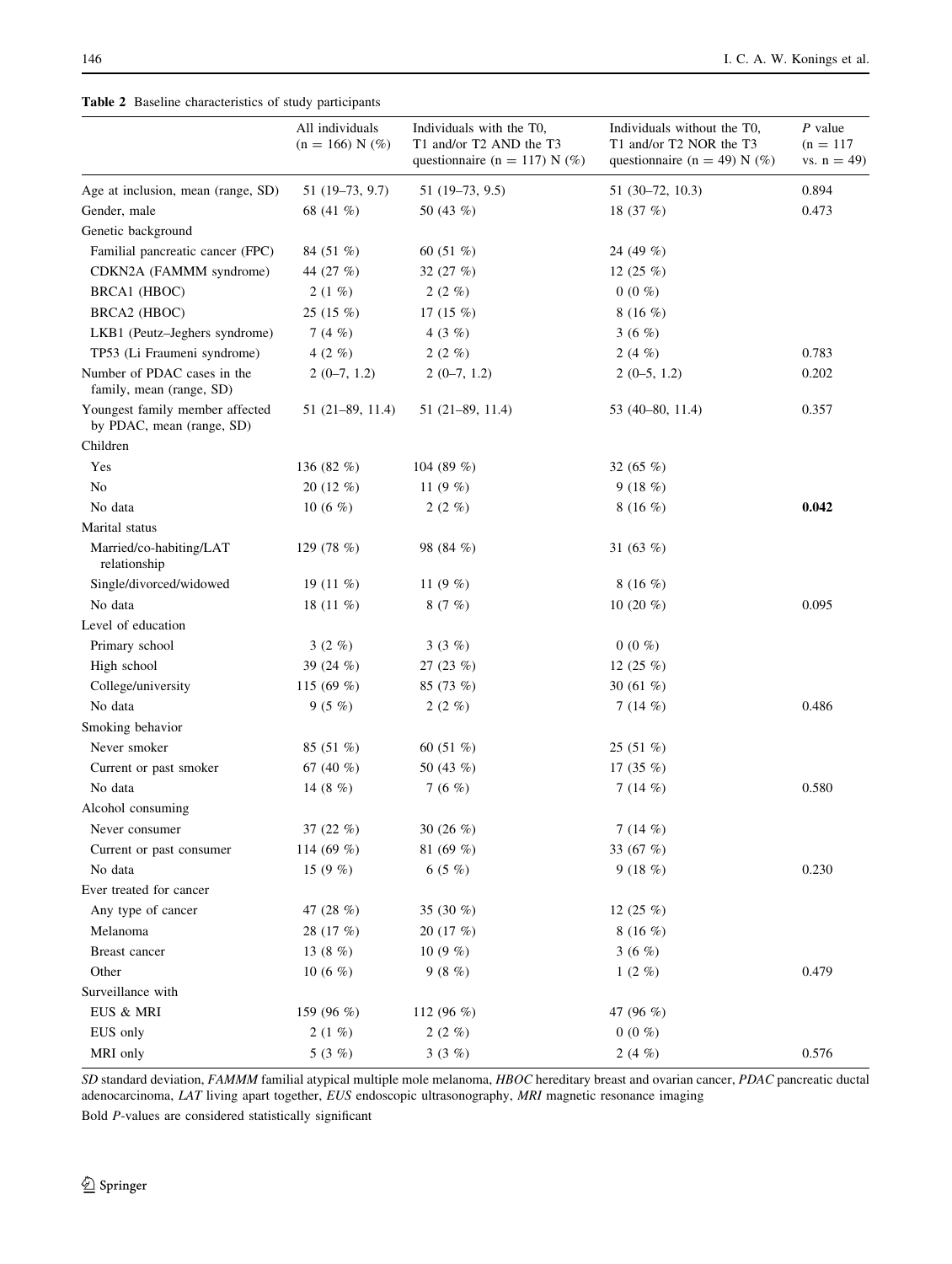questionnaire

questionnaire

questionnaire

<span id="page-4-0"></span>Fig. 1 Overview of both the clinical part of the pancreatic cancer surveillance study and the timing of the psychological questionnaires. MRI magnetic resonance imaging, EUS endoscopic ultrasonography

## Factors associated with cancer worries at the second year of follow-up

For these sub-analyses, we only included individuals with a T3 assessment, as well as at least a T0, T1 or T2 assessment. Of the 166 individuals that participated in the questionnaire study, 117 individuals returned the T3 questionnaire as well as at least a T0, T1 and/or T2 questionnaire (response 70 %). Baseline characteristics for these 117 individuals selected for sub-analyses, and for the 49 individuals without the required questionnaires, are summarized in Table [2.](#page-3-0) The subgroup of 117 individuals only differed in comparison to the excluded individuals ( $n = 49$ ) on having children (89 % of the included individuals had children vs. 65 % of excluded individuals,  $P = 0.04$ .

For the selection of possible predictors of cancer worries in the second year of follow-up (T3), we performed univariate regression analyses. Significant predictors were 'having a family member affected by PDAC below the age of 50' ( $\beta$  = 0.23, P = 0.01), and 'a perceived elevated risk of developing PDAC' ( $\beta = 0.23$ ,  $P = 0.01$ ). Not predictive were, amongst other factors, the number of PDAC-cases in the family and a personal history of cancer, see also Table [4.](#page-6-0) In the next step, the two significant predictors were included in the multivariate model, together with age, gender and genetic background. In this multivariate analysis (see Table [4](#page-6-0)), having a family member affected by PDAC below the age of 50 was associated with cancer worries in the second year of follow-up ( $\beta = 0.22$  $\beta = 0.22$  $\beta = 0.22$ ,  $P = 0.03$ ). Figure 2 shows the mean CWS-score per questionnaire for all individuals and for individuals with and without a family member affected by PDAC $<$ 50 years of age.

## Impact of the detection of a pancreatic cystic lesion on cancer worries

In 93 out of all the 166 participants (56 %), a pancreatic cystic lesion was detected during surveillance. Forty of these 93 individuals (43 %) returned the questionnaire the year prior to the detection of the cystic lesion (mean CWSscore 13.3, standard deviation (SD) 3.6), as well as the questionnaire in the year of the detection of the lesion (mean CWS-score 12.5, SD 3.7). The difference in mean CWS-score was not statistically significant (95 % CI for the difference  $-0.3$  to 1.9,  $P = 0.163$ ). A total of 45 individuals (48 %) returned the questionnaire in the year of detection (mean CWS-score 11.9, SD 3.5) as well as the questionnaire 1 year after detection (mean CWS-score 11.9, SD 3.4). Again, the difference in mean CWS-score between the 2 years was not statistically significant (95 % CI for the difference  $-1.1$  to 1.1,  $P = 0.97$ .

questionnaire

# Impact of a recommended shortened surveillance interval on cancer worries

For 25 out of 166 individuals (15 %), a shortened surveillance interval was recommended; for 16 individuals an interval of 3 months and for nine individuals an interval of 6 months. Six of these 25 individuals (24 %) returned the questionnaire in the year prior to the shortened surveillance interval (mean CWS-score 14.3, SD 3.8), as well as in the year of the shortened surveillance interval (mean CWS-score 15.5, SD 4.7). The difference in mean CWS-score of 1.2 points was not significant (95 % CI for the difference  $-3.9$  to 1.6,  $P = 0.33$ ). Nine individuals (36 %) returned the questionnaire in the year of the shortened surveillance interval (mean CWS-score 14.4, SD 5.2), as well as in the year after (mean CWS-score 12.2, SD 4.5). This decrease in mean CWS-score by 2.2 points was also not statistically significant (95 % CI for the difference  $-1.0$  to 5.4,  $P = 0.15$ ).

#### Impact of pancreatic surgery on cancer worries

In 7 out of 166 individuals (4 %), pancreatic surgery was performed. Two of these individuals returned both the questionnaire from the year prior to surgery (mean CWSscore 10.5 (SD 3.5), as well as the post-operative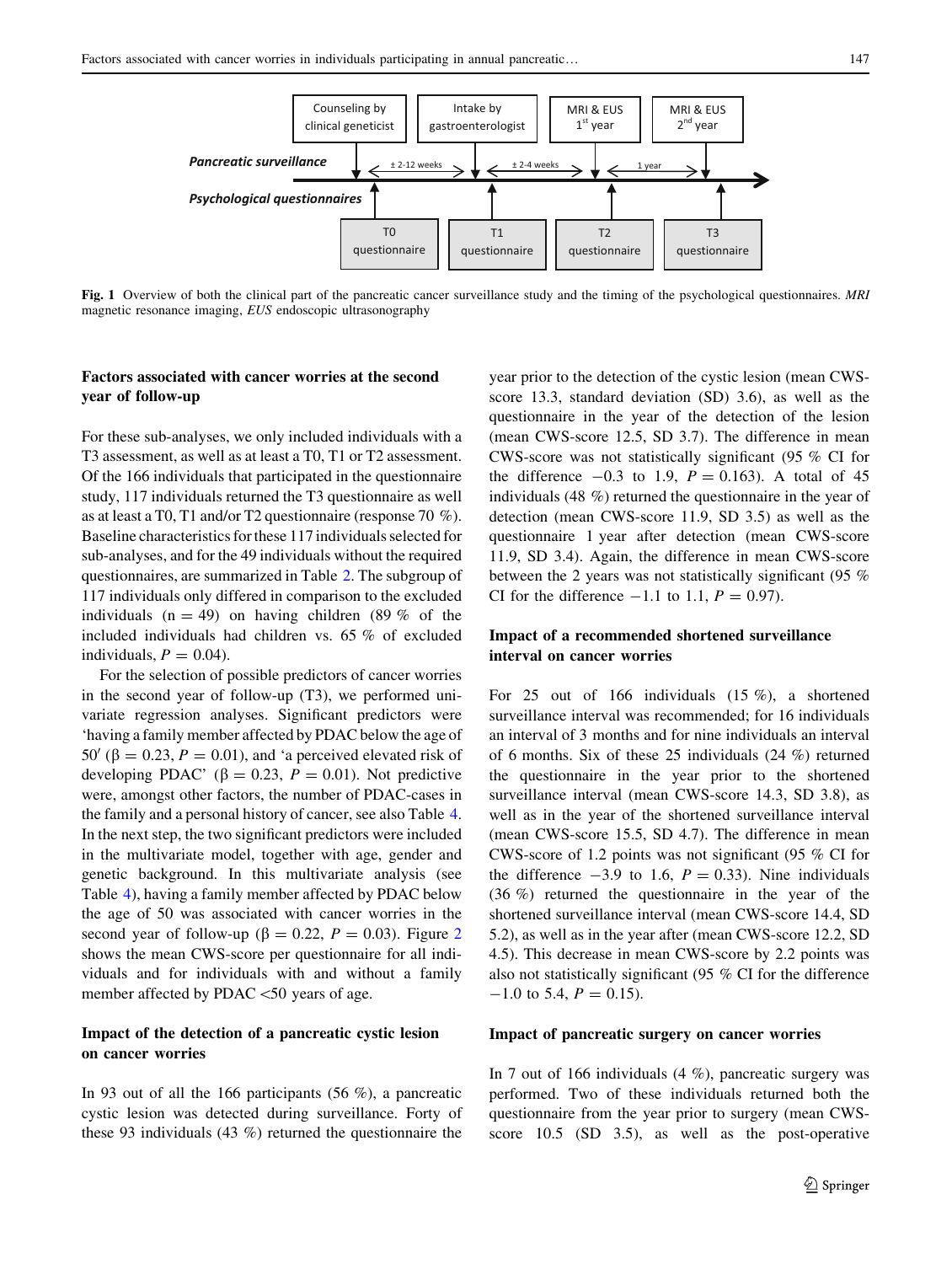<span id="page-5-0"></span>

| Table 3 Scores on the CWS-questionnaire, shown per item per questionnaire                                                                                                                                  |                                             |                                       |                                             |                                             |                                                     |
|------------------------------------------------------------------------------------------------------------------------------------------------------------------------------------------------------------|---------------------------------------------|---------------------------------------|---------------------------------------------|---------------------------------------------|-----------------------------------------------------|
| During the last 7 days<br>Item                                                                                                                                                                             | % often/always<br>worried<br>$n = 36$<br>FO | % often/always<br>worried<br>$n = 80$ | % often/always<br>worried<br>$n = 148$<br>P | % often/always<br>worried<br>$n = 121$<br>F | % often/always<br>$(m T0-T3)$<br>worried<br>Average |
| How often have you thought about your chances of getting cancer<br>$(a$ gain)?                                                                                                                             | ₫                                           |                                       |                                             |                                             | $\overline{\phantom{0}}$                            |
| Have these thoughts affected your mood?                                                                                                                                                                    |                                             |                                       |                                             |                                             |                                                     |
| Have these thoughts interfered with your ability to do daily activities?                                                                                                                                   |                                             |                                       |                                             |                                             |                                                     |
| How concerned are you about the possibility of getting cancer one day?                                                                                                                                     | 33                                          |                                       |                                             |                                             |                                                     |
| How often do you worry about developing cancer?                                                                                                                                                            | 25                                          |                                       |                                             |                                             |                                                     |
| How much of a problem is this worry?                                                                                                                                                                       |                                             |                                       |                                             |                                             |                                                     |
| How often do you worry about the chance of family members developing<br>cancer?                                                                                                                            | $\frac{28}{2}$                              | 25                                    |                                             | $\overline{c}$                              | $\overline{c}$                                      |
| ever need<br>How concerned are you about the possibility that you will<br>surgery (again)?                                                                                                                 | $\vec{v}$                                   | $\mathbf{13}$                         | ∞                                           |                                             | ó                                                   |
| Mean CWS-score (range, SD)                                                                                                                                                                                 | $14.4 (8 - 26, 4.3)$                        | 13.9 (8-26, 3.8)                      | $13.3 (8-25, 3.4)$                          | $12.2 (8-25, 3.3)$                          | $13.2*$ $(8-26, 3.6)$                               |
| * Significant ( $\beta = -0.84$ , $P < 0.001$ ) intra-individual decrease over time [in comparison with first assessment (T0)], non-proportional analysis<br>CWS cancer worry scale, SD standard deviation |                                             |                                       |                                             |                                             |                                                     |
|                                                                                                                                                                                                            |                                             |                                       |                                             |                                             |                                                     |

questionnaire in the year of surgery (mean CWS-score 11.0, SD 0.0). The difference in mean CWS-score was not statistically significant ( $P = 0.87$ ). Four cases returned both the questionnaire in the year of surgery (mean CWSscore 14.0, SD 3.5), as well as the questionnaire in the year after surgery (mean CWS-score 11.8, SD 3.9). This decrease in score by 2.2 points was not statistically significant (95  $\%$  CI for the difference  $-7.9$  to 12.4,  $P = 0.53$ ).

# **Discussion**

In this prospective multicenter study, we assessed the course of cancer worries over a 2-year period in high-risk individuals participating in annual PDAC-surveillance, assessed demographic baseline and psychosocial factors that could be associated with these cancer worries, as well as the impact of three clinical events on cancer worries. Independently associated with cancer worries in the second year of follow-up was having a family member that was affected by PDAC below the age of 50.

Because PDAC-surveillance is being performed more and more worldwide, it is key to take into account the psychological aspects of repeated participation. Although we previously reported a low general psychological burden of annual participation in PDAC-surveillance [[27\]](#page-8-0), 33 % of participants did have cancer-specific worries with a CWS-score  $\geq$ 14. While this is not a rigorously tested cutoff point and there are no norm-data on cancer worries in the general population, a score  $\geq 14$  is considered to be indicative of moderate to high cancer worries [\[29](#page-8-0)]. It is important to adequately and timely identify these individuals with cancer worries, because they would likely benefit from psychosocial support to decrease or prevent psychological distress. Psychosocial interventions, varying from psycho-education and mindfulness-training to cognitive behavioral therapy, have been proven to be effective in reducing levels of distress to such levels that patients can resume their daily activities.

Therefore, this study focused on cancer worries during PDAC-surveillance, more specifically on the course of cancer worries over time, on predictors of cancer worries, and on cancer worries during certain events. To our current knowledge, this is the first study with a prospective design assessing these characteristics of cancer worries in individuals at inherited or familial high risk of developing PDAC over time. Although much research was done into generalized distress and levels of cancer worries, factors influencing cancer worries were hardly studied in populations at inherited high risk of developing other types of cancer [[27](#page-8-0) , [30](#page-8-0) [–34](#page-8-0)]. Sociodemographic and clinical variables found to be significantly associated with cancer-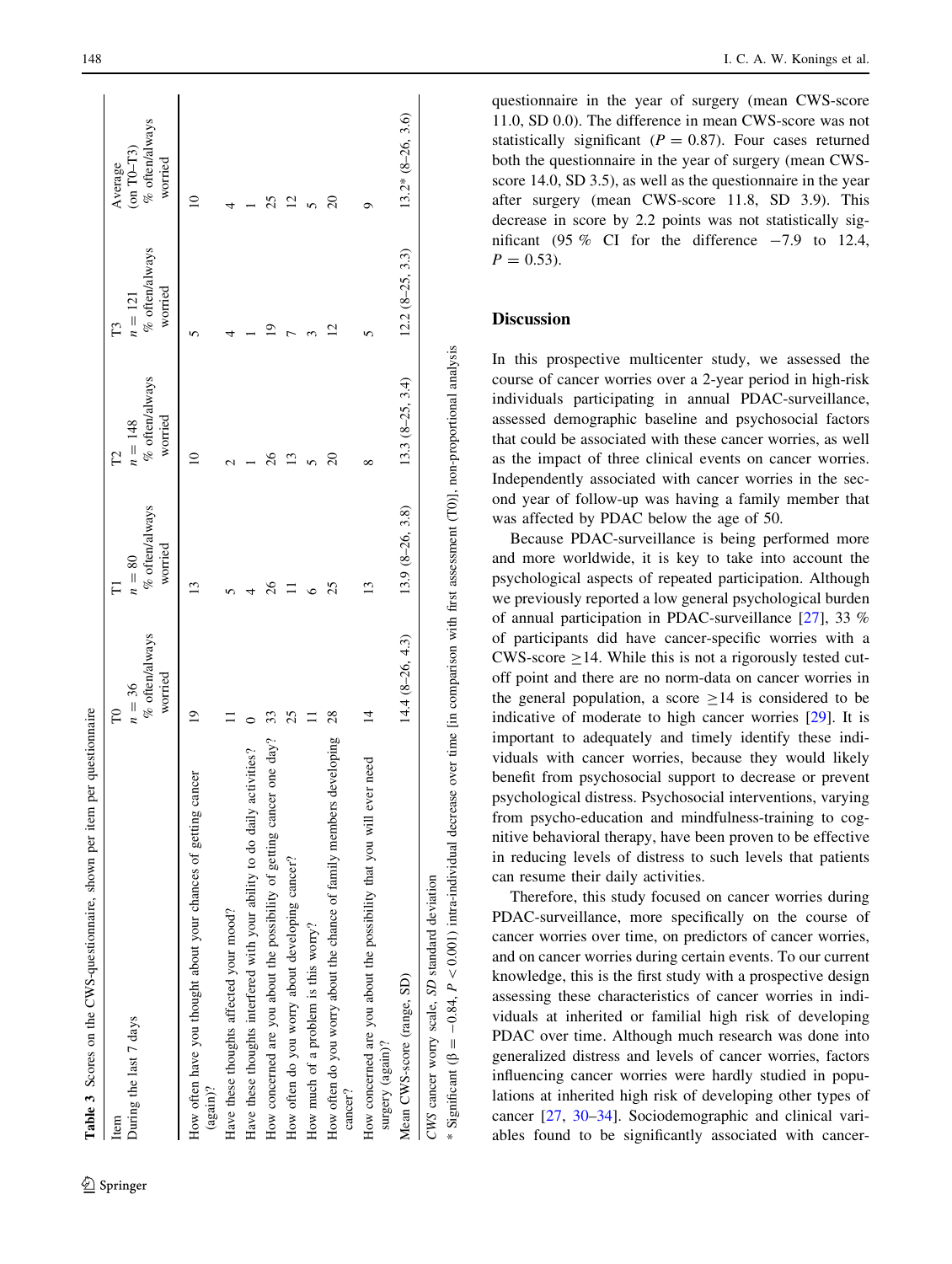<span id="page-6-0"></span>Table 4 Univariate and multivariate analysis for factors possibly associated with cancer worries in the second year of follow-up (T3)

| Factors                                                               | $N$ (%)/mean (range, SD) | Univariate<br>analyses |           | Multivariate<br>analysis |           |
|-----------------------------------------------------------------------|--------------------------|------------------------|-----------|--------------------------|-----------|
|                                                                       |                          | β                      | $P$ value | ß                        | $P$ value |
| Age at inclusion, mean (range, SD)                                    | 51 (19–73, 9.5)          | $-0.142$               | 0.126     | 0.010                    | 0.924     |
| Female gender                                                         | 67 $(57%)$               | 0.140                  | 0.133     | 0.119                    | 0.215     |
| Carriership of a gene mutation                                        | 57 (49 %)                | 0.172                  | 0.063     | 0.133                    | 0.183     |
| Number of PDAC cases in the family, mean (range, SD)                  | $2(0-7, 1.2)$            | 0.058                  | 0.538     |                          |           |
| Having a family member affected by PDAC $<$ 50 years of age           | 45 $(39\%)$              | 0.234                  | 0.016     | 0.218                    | 0.031     |
| Having children                                                       | 104 (89 %)               | 0.033                  | 0.723     |                          |           |
| Being in a relationship                                               | 98 (84 %)                | $-0.046$               | 0.635     |                          |           |
| Education at college/university-level                                 | $85(73\%)$               | $-0.001$               | 0.995     |                          |           |
| Current or past smoker                                                | 50 (43 %)                | 0.140                  | 0.143     |                          |           |
| Current or past alcohol consumer                                      | 81 $(69\%)$              | $-0.031$               | 0.744     |                          |           |
| Personal history of any type of cancer                                | 35 $(30\%)$              | 0.048                  | 0.610     |                          |           |
| Body Mass Index, mean (range, SD)                                     | $25.8(10.0-43.8, 4.6)$   | 0.085                  | 0.233     |                          |           |
| Perception of moderately to strongly elevated risk of developing PDAC | 69 $(59\%)$              | 0.228                  | 0.013     | 0.163                    | 0.109     |
| Previous psychological support                                        | 17 $(15 \%)$             | 0.181                  | 0.053     |                          |           |
| Having someone available to confide in                                | 111 $(95\%)$             | $-0.077$               | 0.407     |                          |           |

SD standard deviation, PDAC pancreatic ductal adenocarcinoma

Bold P-values are considered statistically significant



Fig. 2 Mean CWS-scores at different moments in time, shown for all individuals and for individuals with and without a family member that was affected by pancreatic cancer under 50 years of age CWS cancer worry scale, PDAC pancreatic ductal adenocarcinoma

specific distress for familial adenomatous polyposis (FAP) were lower educational level, female gender, diagnosis of FAP (as opposed to being at risk for FAP or being a noncarrier), having a personal history of cancer, and having had surgery more than 10 years ago [[27\]](#page-8-0). In individuals

with Lynch syndrome, however, no difference for age, gender, level of education, actual or perceived risk of Lynch syndrome, or a personal history of cancer was found [\[30](#page-8-0)]. In a Von Hippel–Lindau (VHL) population, factors associated with VHL-related worries were diagnosis of, or treatment for, VHL, a high level of social constraint, a high perceived risk of developing tumors, and the loss of a close relative due to VHL during adolescence [[31\]](#page-8-0).

As in our previous study [\[27](#page-8-0)], individual cancer worries decreased over the 2-year period of surveillance in highrisk individuals for PDAC. We identified a perceived elevated risk of developing PDAC and having a family member that was affected by PDAC under 50 years of age as factors associated with cancer worries in the second year of follow-up, the latter being independently associated. Both factors resemble the findings by Lammens et al. [\[31](#page-8-0)], who described a high perceived risk of developing tumors and the loss of a close relative during adolescence as related to cancer-specific worries.

Surprisingly, a factor not associated with high cancer worries, was a personal history of cancer. This factor was previously described as associated with high cancer worries [\[27](#page-8-0)], and one might expect individuals who already had cancer in the past to be more anxious of developing cancer again, especially when being at high risk of this. Educational level was also not associated with high cancer worries at the second year of follow-up, in contrast to a previous study in FAP-individuals [[27\]](#page-8-0).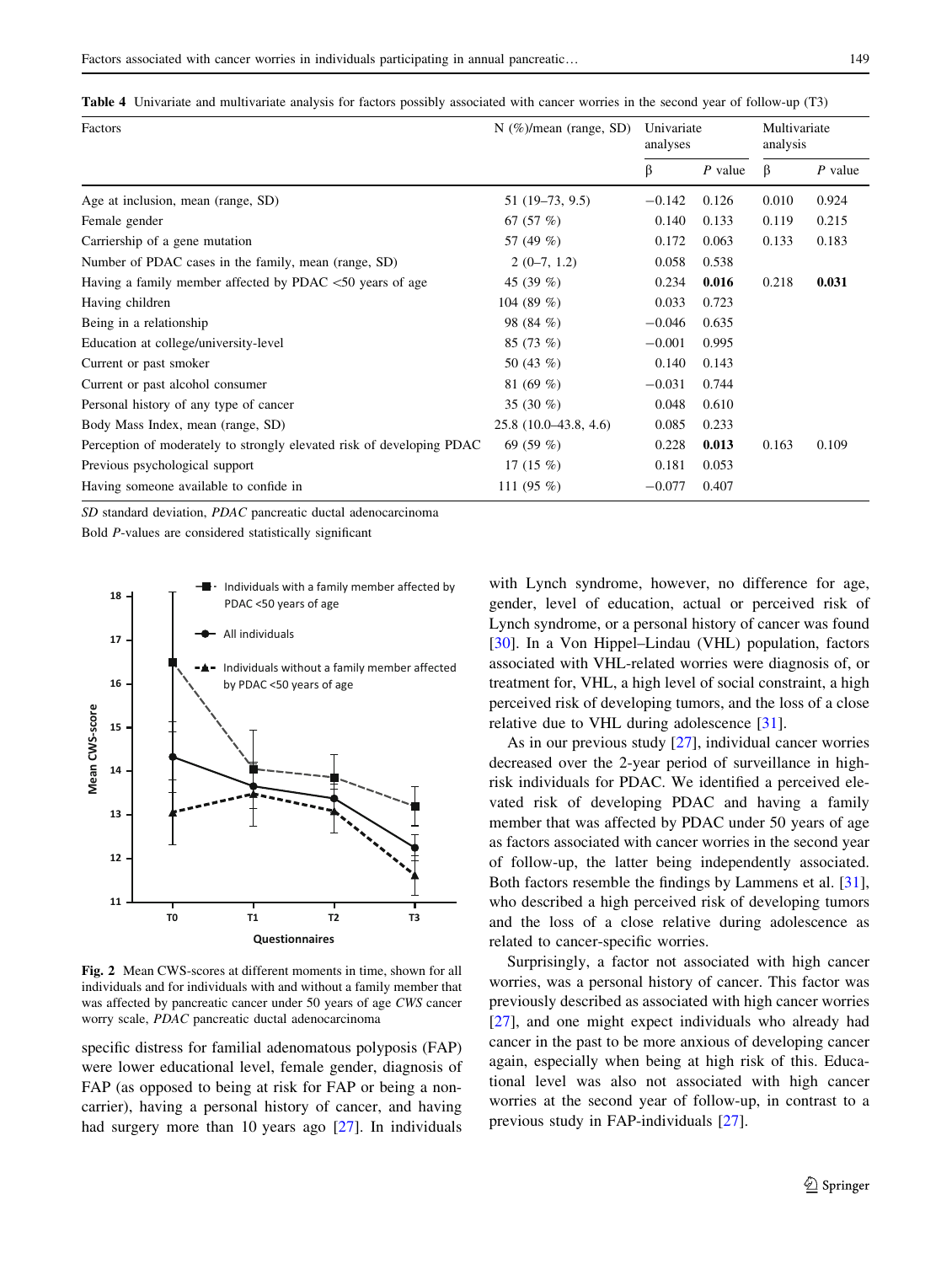<span id="page-7-0"></span>We also assessed three clinical events for association with increased cancer worries: the detection of a cystic lesion, a recommended shortened surveillance interval, and undergoing pancreatic surgery. For all three events, we did not find a significant change in CWS-score for the year prior to the event and/or the year after the event in comparison to the year of the event. However, the CWS-score in participants with a recommended shortened surveillance interval did differ considerably between that year and the year after the event, and so did the CWS-score in the individuals who underwent surgery. This suggests that a shortened surveillance interval and pancreatic surgery cause a decrease in CWS-score the year after, possibly due to relief at follow-up, however, our sample size for these sub-analyses ( $n = 9$  and  $n = 4$ ) were likely too small to find a statistically significant difference, which is also demonstrated by the large 95 % confidence interval for the differences in CWS-scores.

This study has several strengths. The prospective design in a large group of individuals at high risk of developing pancreatic cancer is unique and of great scientific value. However, this study also has some limitations, one of which might be the power for our sub-analyses on clinical factors. Therefore, to draw definite conclusions on these factors, a larger study sample is needed. Also, because the questionnaire study was added after the first inclusion period of the original clinical study protocol, some participants had already had their first investigations and therefore started their questionnaires at T2, which resulted in a relatively low number of available T0 questionnaires in the analyzed cohort.

In conclusion, this prospective questionnaire study identified the factor 'having a family member affected by PDAC \50 years of age' to be associated with cancer worries in the second year of follow-up in individuals at inherited or familial high risk of developing PDAC who are participating in annual surveillance. Recognizing this factor can help clinicians to timely identify individuals 'at risk' of a high level of cancer worries whom would likely benefit from psychosocial support to decrease or prevent psychological distress.

#### Compliance with ethical standards

Conflict of interest The authors declare that they have no conflict of interest.

Ethical approval All procedures performed in studies involving human participants were in accordance with the ethical standards of the institutional and/or national research committee and with the 1964 Helsinki declaration and its later amendments or comparable ethical standards.

Informed consent Informed consent was obtained from all individual participants included in the study.

Research involving human participants The Ethical Committee of all participating centers approved the study protocol and the study

was conducted in accordance with the Declaration of Helsinki. All participants gave written informed consent prior to the performance of any study-related investigations.

Open Access This article is distributed under the terms of the Creative Commons Attribution 4.0 International License ([http://crea](http://creativecommons.org/licenses/by/4.0/) [tivecommons.org/licenses/by/4.0/\)](http://creativecommons.org/licenses/by/4.0/), which permits unrestricted use, distribution, and reproduction in any medium, provided you give appropriate credit to the original author(s) and the source, provide a link to the Creative Commons license, and indicate if changes were made.

### References

- 1. Coupland VH et al (2012) Incidence and survival for hepatic, pancreatic and biliary cancers in England between 1998 and 2007. Cancer Epidemiol 36(4):e207–e214
- 2. Edwards BK et al (2005) Annual report to the nation on the status of cancer, 1975–2002, featuring population-based trends in cancer treatment. J Natl Cancer Inst 97(19):1407–1427
- 3. Ferlay J, Parkin DM, Steliarova-Foucher E (2010) Estimates of cancer incidence and mortality in Europe in 2008. Eur J Cancer 46(4):765–781
- 4. Torre LA et al (2015) Global cancer statistics, 2012. CA Cancer J Clin 65(2):87–108
- 5. Siegel RL, Miller KD, Jemal A (2015) Cancer statistics, 2015. CA Cancer J Clin 65(1):5–29
- 6. Iqbal J et al (2012) The incidence of pancreatic cancer in BRCA1 and BRCA2 mutation carriers. Br J Cancer 107(12):2005–2009
- 7. Kastrinos F et al (2009) Risk of pancreatic cancer in families with Lynch syndrome. JAMA 302(16):1790–1795
- 8. Ruijs MW et al (2010) TP53 germline mutation testing in 180 families suspected of Li–Fraumeni syndrome: mutation detection rate and relative frequency of cancers in different familial phenotypes. J Med Genet 47(6):421–428
- 9. Kluijt I et al (2009) Atypical familial presentation of FAMMM syndrome with a high incidence of pancreatic cancer: case finding of asymptomatic individuals by EUS surveillance. J Clin Gastroenterol 43(9):853–857
- 10. de Snoo FA et al (2008) Increased risk of cancer other than melanoma in CDKN2A founder mutation (p16-Leiden)-positive melanoma families. Clin Cancer Res 14(21):7151–7157
- 11. Korsse SE et al (2013) Pancreatic cancer risk in Peutz–Jeghers syndrome patients: a large cohort study and implications for surveillance. J Med Genet 50(1):59–64
- 12. Klein AP et al (2004) Prospective risk of pancreatic cancer in familial pancreatic cancer kindreds. Cancer Res 64(7):2634–2638
- 13. Brune KA et al (2010) Importance of age of onset in pancreatic cancer kindreds. J Natl Cancer Inst 102(2):119–126
- 14. Schneider R et al (2011) German national case collection for familial pancreatic cancer (FaPaCa): ten years experience. Fam Cancer 10(2):323–330
- 15. Canto MI et al (2012) Frequent detection of pancreatic lesions in asymptomatic high-risk individuals. Gastroenterology 142(4):796–804
- 16. Kimmey MB et al (2002) Screening and surveillance for hereditary pancreatic cancer. Gastrointest Endosc 56(4 Suppl):S82– S86
- 17. Canto MI et al (2004) Screening for pancreatic neoplasia in highrisk individuals: an EUS-based approach. Clin Gastroenterol Hepatol 2(7):606–621
- 18. Canto MI et al (2006) Screening for early pancreatic neoplasia in high-risk individuals: a prospective controlled study. Clin Gastroenterol Hepatol 4(6):766–781